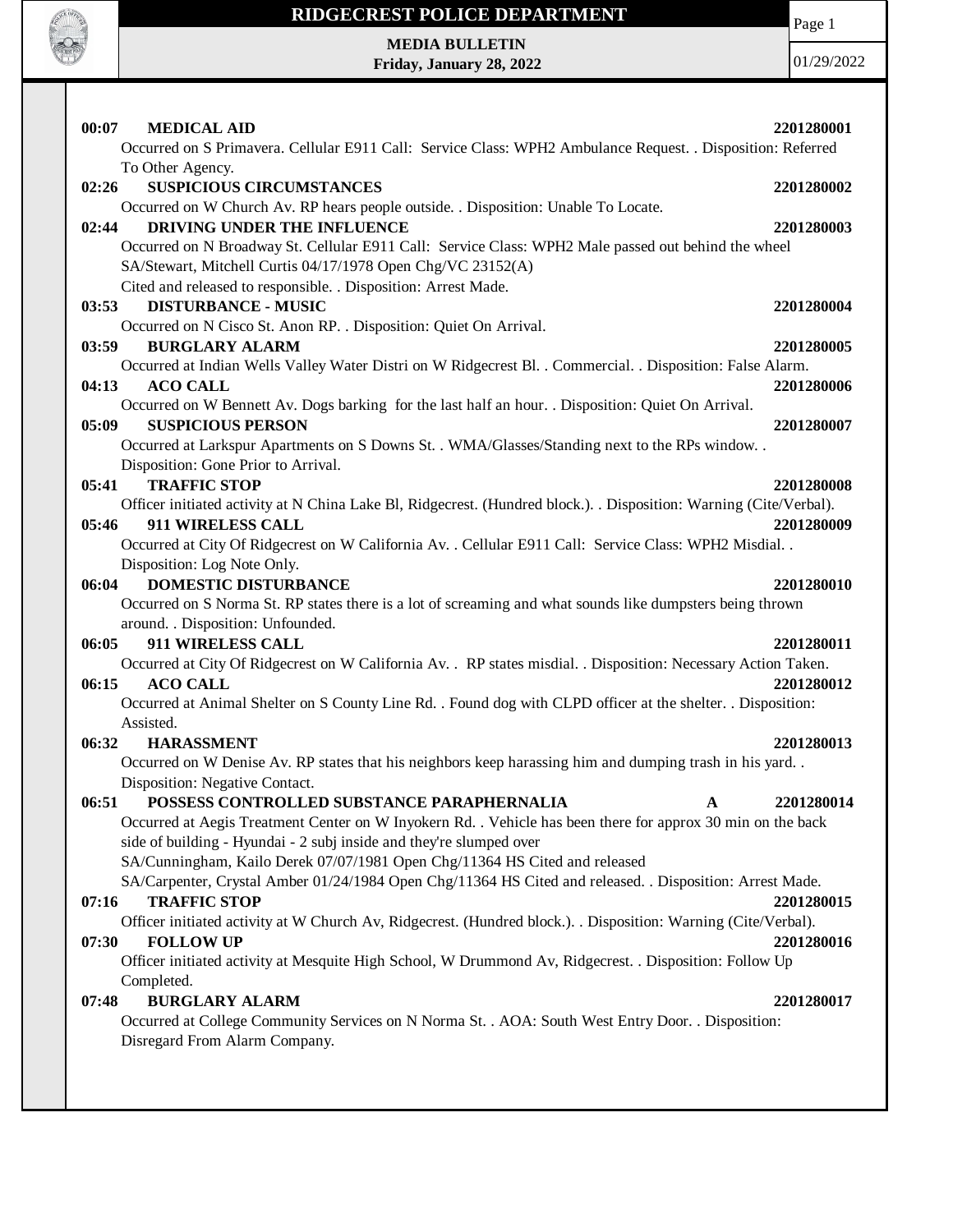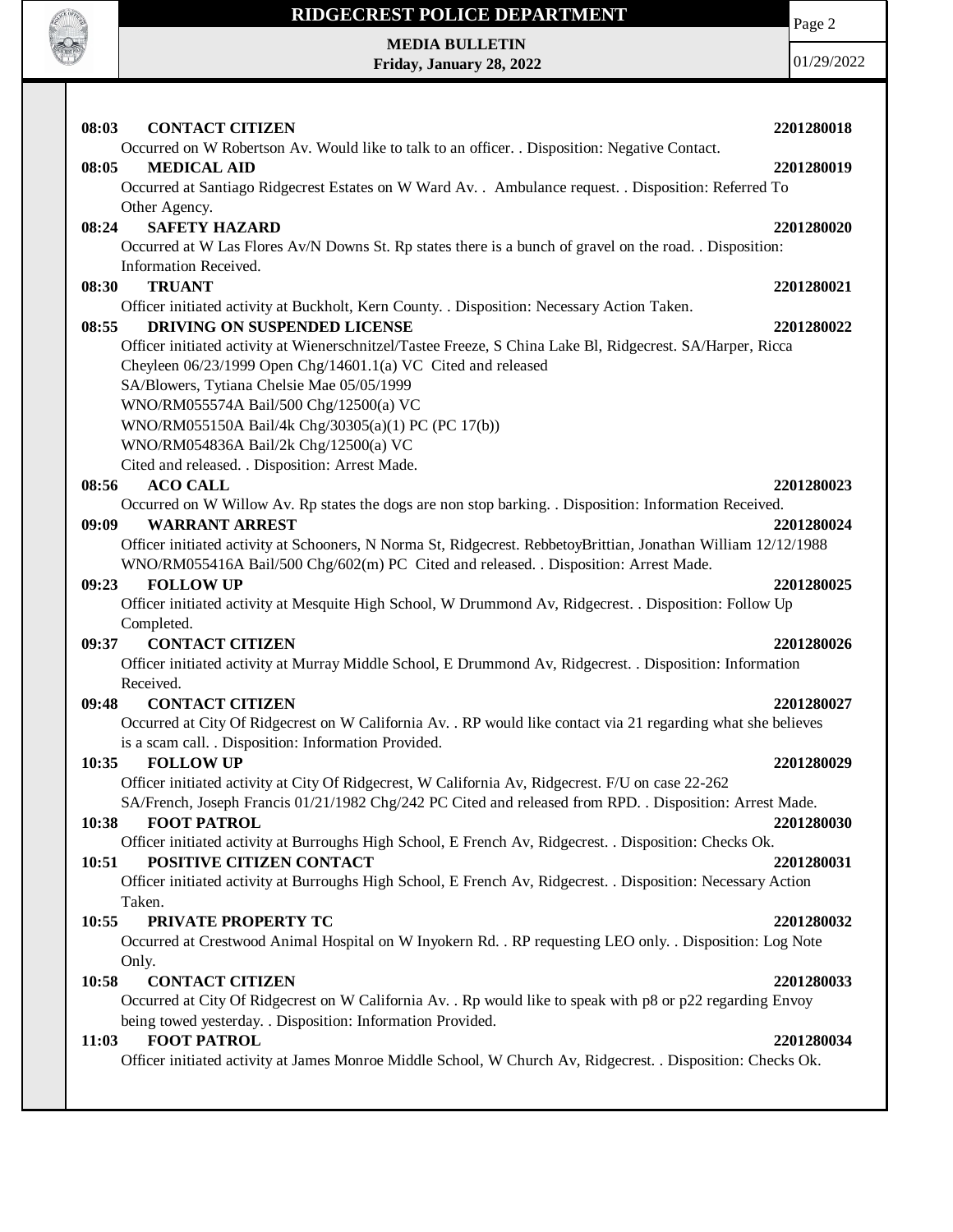

## **RIDGECREST POLICE DEPARTMENT**

**MEDIA BULLETIN Friday, January 28, 2022** Page 3

| 11:26<br>PROPERTY DAMAGE ONLY TC                                                                              | 2201280035 |
|---------------------------------------------------------------------------------------------------------------|------------|
| Officer initiated activity at Burroughs High School, E French Av, Ridgecrest. . Disposition: Necessary Action |            |
| Taken.                                                                                                        |            |
| 11:29<br>DRIVING UNDER THE INFLUENCE                                                                          | 2201280036 |
| Occurred at Dollar Tree Stores on N China Lake Bl. . RP states he pulled a guy over who is extremely HBD and  |            |
| was all over the road. . Disposition: Necessary Action Taken.                                                 |            |
| ANNOYING/OBSCENE PHONE CALL<br>11:38                                                                          | 2201280037 |
| Occurred at City Of Ridgecrest on W California Av. Disposition: Negative Contact.                             |            |
| <b>LAND TRESPASS</b><br>11:40                                                                                 | 2201280038 |
| Officer initiated activity at N China Lake Bl, Ridgecrest. SA/Logg, Helen Villalobos 08/31/1958 Open Chg/602  |            |
| <b>PC</b>                                                                                                     |            |
| WNO/RM054258A Bail/8k Chg/602(m) PC                                                                           |            |
| Cited and released. . Disposition: Arrest Made.                                                               |            |
| <b>ACO CALL</b><br>11:54                                                                                      | 2201280039 |
| Officer initiated activity at S Gateway Bl/E Church Av, Ridgecrest. . Disposition: Animal Control Handled.    |            |
| <b>FOOT PATROL</b><br>11:54                                                                                   | 2201280040 |
| Officer initiated activity at Burroughs High School, E French Av, Ridgecrest. . Disposition: Checks Ok.       |            |
| <b>THEFT</b><br>12:02                                                                                         | 2201280041 |
| Occurred at American Dream Auto Sales on E Ridgecrest Bl. . Rp states the catalytic coverter was taken,       |            |
| would like to file a report. . Disposition: Report Taken.                                                     |            |
| 911 WIRELESS CALL<br>12:03                                                                                    | 2201280042 |
| Occurred at City Of Ridgecrest on W California Av. . Rustling noises heard, no answer on call back. .         |            |
| Disposition: Necessary Action Taken.                                                                          |            |
| <b>WELFARE CHECK</b><br>12:07                                                                                 | 2201280043 |
| Occurred at Desert Willow Apts on N El Prado St. . Rp would like a welfare check. . Disposition: Checks Ok.   |            |
| 12:16<br><b>ACO CALL</b>                                                                                      | 2201280044 |
| Officer initiated activity at E Commercial Av, Ridgecrest. (Hundred block.) Loose Dog. . Disposition: Animal  |            |
| Control Handled.                                                                                              |            |
| 12:18<br><b>ACO CALL</b>                                                                                      | 2201280045 |
| Occurred on W Benson Av. Rp states there are two aggressive dogs running in the neighborhood. Tried to        |            |
| attack a cat and the rp. . Disposition: Animal Control Handled.                                               |            |
| PARKING VIOLATION<br>12:35                                                                                    | 2201280046 |
| Occurred on W Coral Av. (Hundred block.) Rp states there is a huge trailer that is parked on the street. .    |            |
| Disposition: Information Provided.                                                                            |            |
| <b>MEDICAL AID</b><br>12:37                                                                                   | 2201280047 |
| Occurred on N Wayne St. Ambulance request. . Disposition: Referred To Other Agency.                           |            |
| 12:48<br><b>ACO CALL</b>                                                                                      | 2201280048 |
| Officer initiated activity at W Willow Av, Ridgecrest. Barking Dog. . Disposition: Animal Control Handled.    |            |
| 12:58<br><b>CPS REFERRAL</b>                                                                                  | 2201280049 |
| Occurred on W Mamie Av. Referral Number: 1577-6015-7298-6038682. . Disposition: Report Taken.                 |            |
| <b>ACO CALL</b><br>13:03                                                                                      | 2201280050 |
| Officer initiated activity at Town & Country Mobile Home Park, N Norma St, Ridgecrest. F/U on dog bite. .     |            |
| Disposition: Animal Control Handled.                                                                          |            |
| <b>ACO CALL</b><br>13:43                                                                                      | 2201280051 |
| Officer initiated activity at S China Lake Bl/W Dolphin Av, Ridgecrest. Injured goose. . Disposition: Animal  |            |
| Control Handled.                                                                                              |            |
|                                                                                                               |            |
|                                                                                                               |            |
|                                                                                                               |            |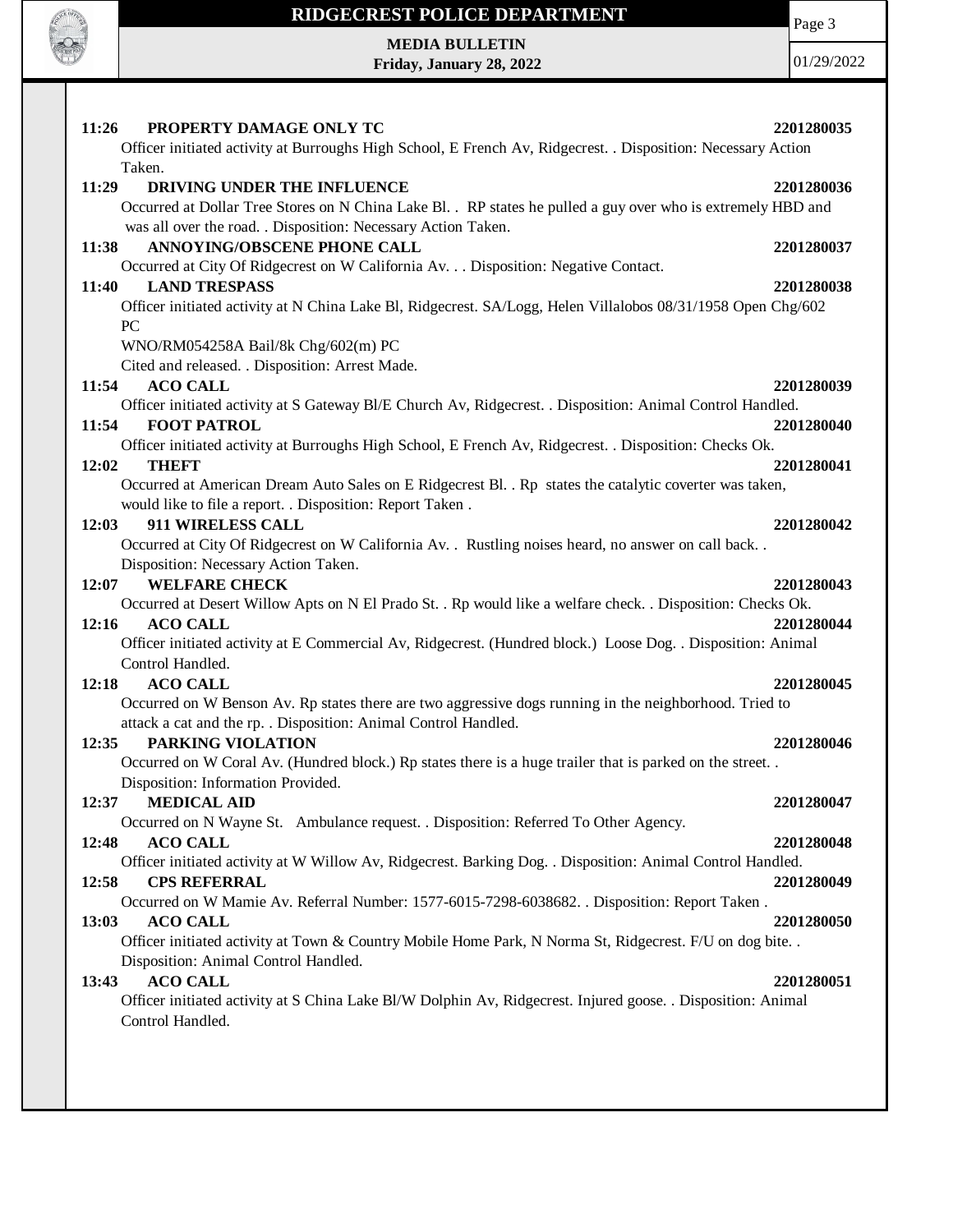

## **RIDGECREST POLICE DEPARTMENT**

**MEDIA BULLETIN Friday, January 28, 2022** Page 4

| 13:49<br>ANNOYING/OBSCENE PHONE CALL                                                                              |            |
|-------------------------------------------------------------------------------------------------------------------|------------|
|                                                                                                                   | 2201280052 |
| Occurred at City Of Ridgecrest on W California Av. . RP stating she is calling the President and the military on  |            |
| us for how we've treated her for the last 24 years. . Disposition: Information Received.                          |            |
| <b>ABANDONED VEHICLE</b><br>13:50                                                                                 | 2201280053 |
| Occurred on S Fire Opal St. BEIGE FORD EXPLORER HAS BEEN PARKED IN FRONT OF LOCATION FOR                          |            |
| OVER THREE DAYS. . Disposition: Necessary Action Taken.                                                           |            |
| <b>ACO CALL</b><br>14:07                                                                                          | 2201280054 |
| Officer initiated activity at Heather Stone Medical Clinic, N Heritage Dr, Ridgecrest. Friendly cat coming into   |            |
| the building. . Disposition: Animal Control Handled.                                                              |            |
| <b>THEFT</b>                                                                                                      |            |
| 14:17                                                                                                             | 2201280055 |
| Occurred on N China Lake Bl. Rp Ed states that their Uhaul truck is missing a catalytic converter. . Disposition: |            |
| Information Received.                                                                                             |            |
| <b>FOUND PROPERTY</b><br>14:17                                                                                    | 2201280056 |
| Officer initiated activity at N Palo Verde Dr, Ridgecrest. Returning found property. . Disposition: Negative      |            |
| Contact.                                                                                                          |            |
| <b>FOUND PROPERTY</b><br>14:27                                                                                    | 2201280057 |
| Occurred at City Of Ridgecrest on W California Av. . Found CC in car rental. . Disposition: Necessary Action      |            |
| Taken.                                                                                                            |            |
| 14:32<br><b>FOOT PATROL</b>                                                                                       | 2201280058 |
| Officer initiated activity at Burroughs High School, E French Av, Ridgecrest. . Disposition: Checks Ok.           |            |
| <b>CONTACT CITIZEN</b><br>14:36                                                                                   | 2201280059 |
| Occurred at City Of Ridgecrest on W California Av. Disposition: Information Provided.                             |            |
| <b>CONTACT CITIZEN</b><br>14:42                                                                                   | 2201280060 |
| Officer initiated activity at Burroughs High School, E French Av, Ridgecrest. . Disposition: Necessary Action     |            |
| Taken.                                                                                                            |            |
| <b>THEFT</b><br>14:44                                                                                             | 2201280061 |
| Occurred at City Of Ridgecrest on W California Av. . RP OUTSIDE LOBBY - RP STATES SOMEONE STOLE                   |            |
|                                                                                                                   |            |
| MONEY FROM HER BANK ACCOUNT. . Disposition: Information Received.                                                 |            |
|                                                                                                                   | 2201280062 |
| 14:46<br>911 WIRELESS CALL                                                                                        |            |
| Occurred at City Of Ridgecrest on W California Av. . Misdial. . Disposition: Necessary Action Taken.              |            |
| <b>VEHICLE RELEASE</b><br>14:57                                                                                   | 2201280063 |
| Occurred at City Of Ridgecrest on W California Av. . VEHICLE RELEASE. . Disposition: Necessary Action             |            |
| Taken.                                                                                                            |            |
| 14:59<br><b>EMBEZZLED VEHICLE</b>                                                                                 | 2201280064 |
| Occurred at American Dream Auto Sales on E Ridgecrest Bl. . RP GAIA WOULD LIKE TO REPORT AN                       |            |
| EMBEZZELED VEHICLE. . Disposition: Report Taken.                                                                  |            |
| 15:04<br><b>CONTACT CITIZEN</b>                                                                                   | 2201280065 |
| Occurred on S Farragut St. RP WOULD LIKE TO SPEAK WITH AN OFFICER AT THE LOCATION. .                              |            |
|                                                                                                                   |            |
| Disposition: Information Provided.<br>15:22                                                                       |            |
| <b>SUSPICIOUS PERSON</b>                                                                                          | 2201280066 |
| Occurred on N Sunland St. (Hundred block.) RP states there is a wma/ny yankees jacket/blue jeans/tats on          |            |
| neck/brown standing in the middle of the road swaying from side to side. . Disposition: Checks Ok.                |            |
| <b>RECKLESS VEHICLE</b><br>15:48                                                                                  | 2201280067 |
| Occurred at City Of Ridgecrest on W California Av. . Hang up, on call back female stated there were two cars      |            |
| chasing each other down Haloid - a gray car went EB towards China Lake, the other white car went West             |            |
| Bound chasing a White truck and then turned south bound on Norma and heading towards Bowman from                  |            |
| Upjohn. . Disposition: Log Note Only.                                                                             |            |
|                                                                                                                   |            |
|                                                                                                                   |            |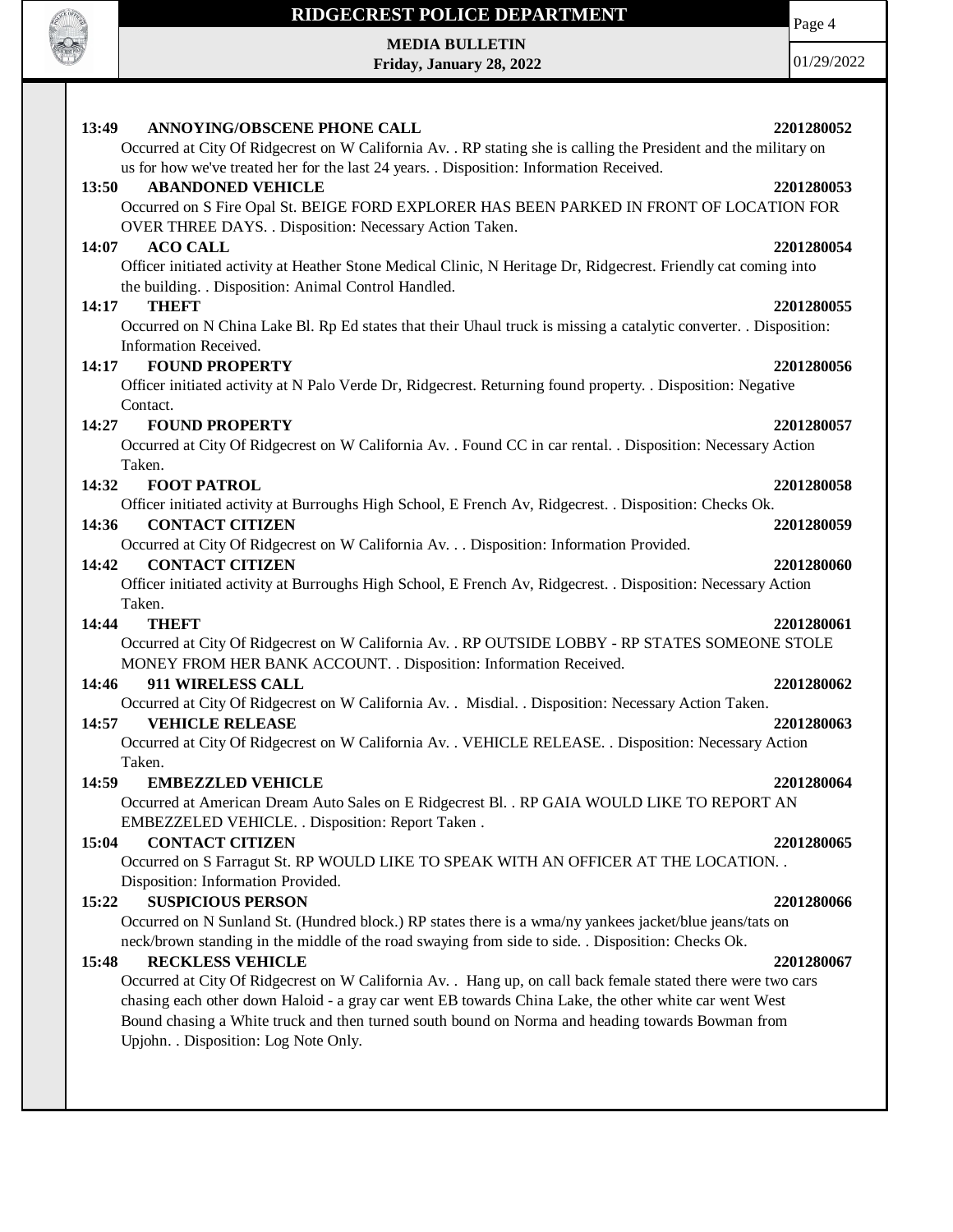